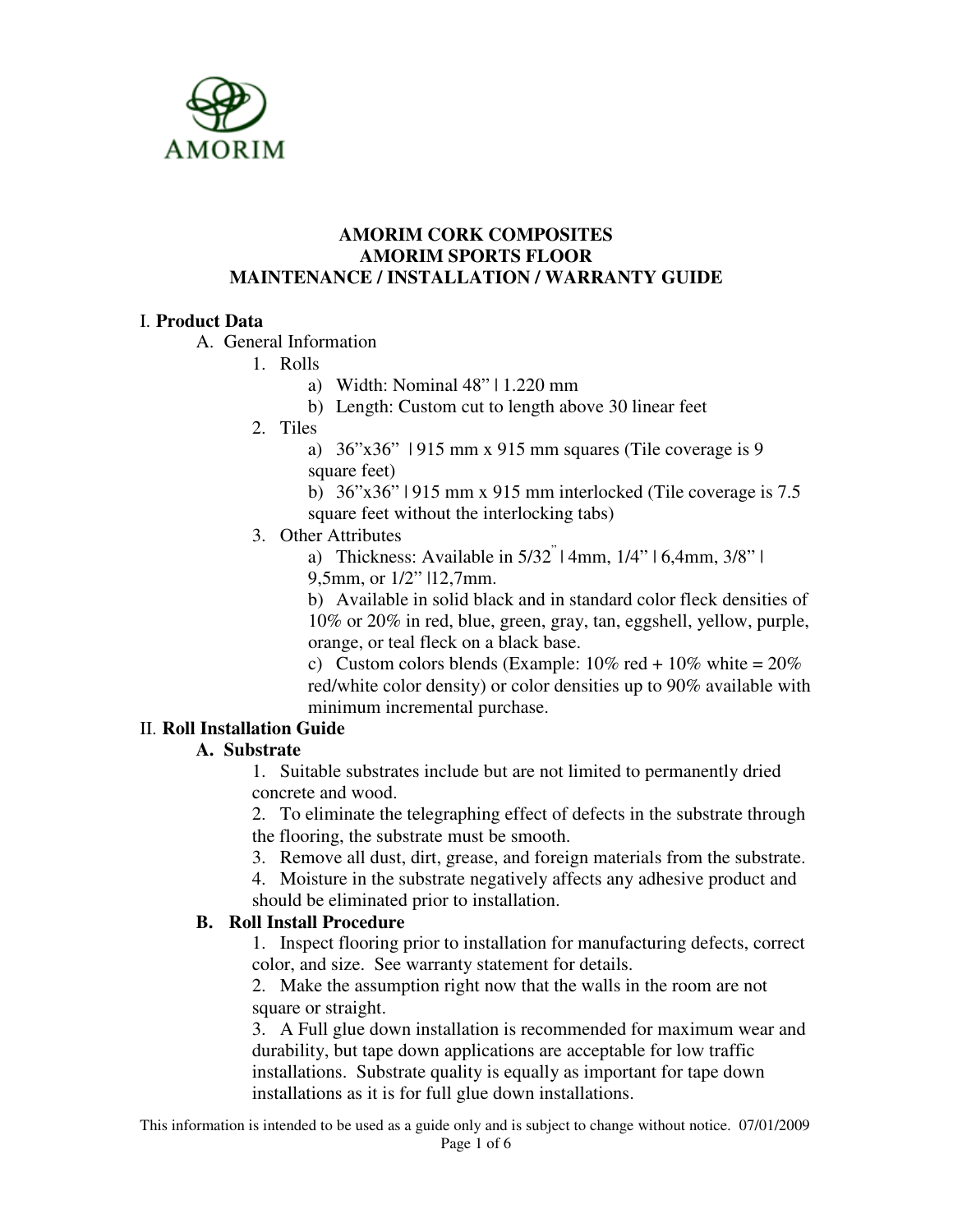

4. Unroll / unpack the flooring in one direction and allow it to equilibrate with the installation environment for a period of 12 hours or more prior to final installation. This will allow the flooring time to relax as it is stretched somewhat during manufacturing.

5. It is a good idea to roll out the floor now in such a fashion that will minimize excess cuts and waste during the final installation. If a tape down installation method is chosen, the tape can be applied to the substrate as the flooring is being laid out in this step. The top layer of the tape can be exposed when the final cuts are complete.

6. Slightly overlapping the rolls now along the length will help insure tight seams during the adhering process.

7. Cut all rolls to the required length making allowances to run up a wall and / or for overlap on a head seams where required.

8. Begin the final installation by starting with the roll that is against the truest wall. Square this roll with the room.

9. Proceed to butt the next roll against the first roll utilizing the factory edge. All interior seams (those not against a wall) may be butted against the preceding roll using the factory edge. Head seams or other joints may be overlapped and double cut using a sharp utility knife as necessary. 10. Starting with the first roll, fold back half of the roll lengthwise along the wall and apply the adhesive to the substrate using the manufacturers recommended coverage rates and trowel size. Note the adhesive manufacturers "open time" and only apply as much as you can install within this time period. In order to minimize trapped air LAY, don't drop, the flooring back into the adhesive.

11. Trim the roll to the final length. Leaving a slight gap at the walls roughly the thickness of the material being installed is a good idea and can be hidden with most moldings. Under normal interior conditions, the rubber flooring is very stable and won't grow or shrink, but because it's rubber, it can stretch. Leaving the gap allows for this stretch and will help prevent any bunching at the walls.

12. Roll the floor immediately with a 100 lb roller to maximize contact of adhesive with the floor working from the middle of the roll to the wall. 13. Fold back the other half of the first roll and the first half of the second roll and apply adhesive to the substrate under both being careful to not apply too much adhesive at the seams. Too much adhesive will ooze up through the seam.

14. Lay flooring into wet adhesive and roll. When laying down the second roll, the initial overlap allows you to "work" or "walk" the joint back with your hands thereby insuring a tight seam and effectively eliminating oozing adhesive.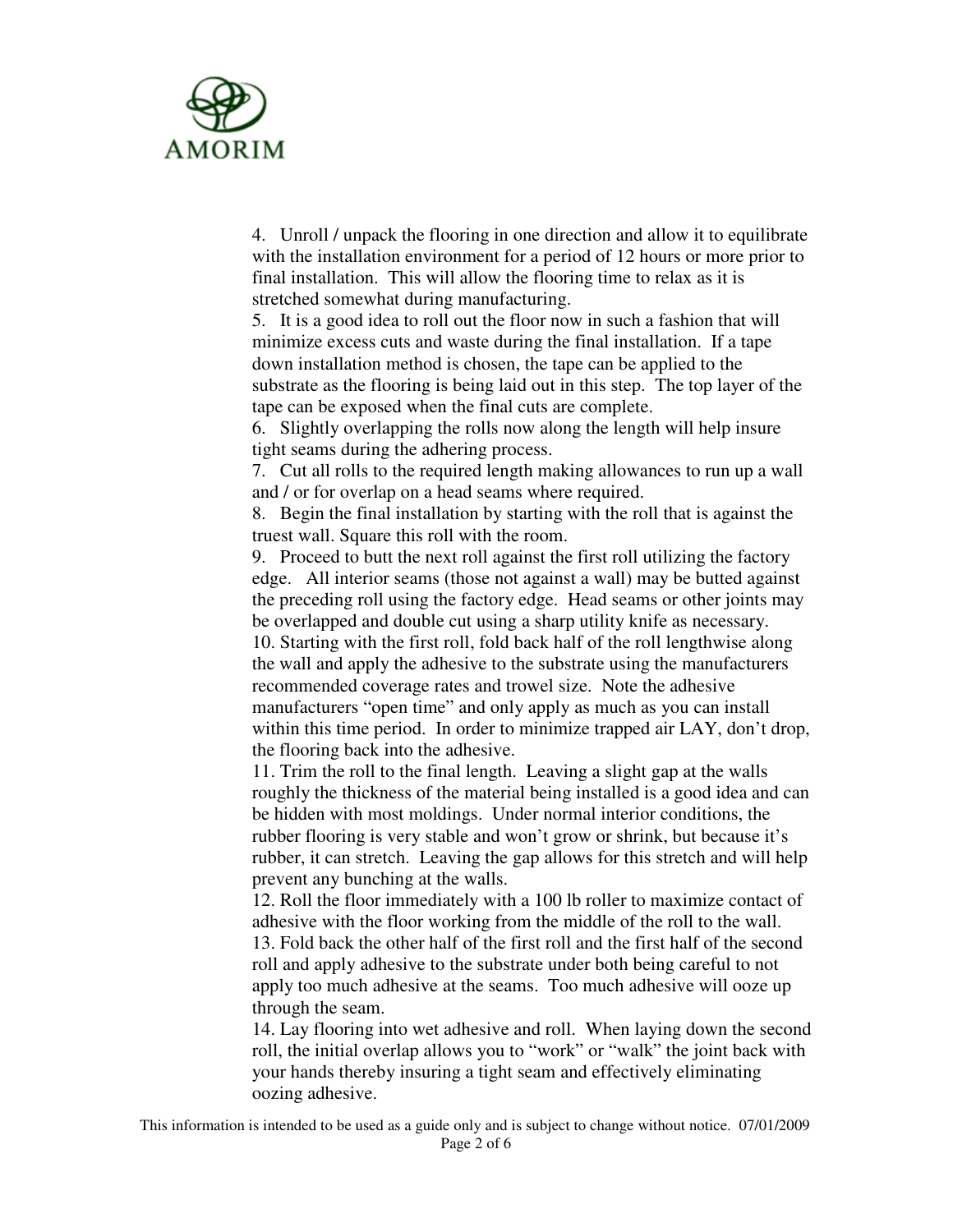

15. Repeat this folding, spreading, trimming, and rolling procedure for each consecutive roll until complete.

16. Roll all seams after the entire floor has been rolled. Use masking tape to hold together seams that appear to have gaps. Do not use duct tape, as it will leave a residue on the floor.

17. Allow the adhesive to cure per the adhesive manufacturer's recommendation prior to excess foot traffic and rolling loads across the flooring. Premature traffic could cause gaps to form in the seams.

## III. **Tile Installation Guide**

## **A. Substrate**

1. As with the rolled goods above, substrate preparation is critical to a good installation.

#### **B. Tile Installation Procedure**

1. Inspect flooring prior to installation for manufacturing defects, correct color, and size. See warranty statement for details.

2. A successful installation depends on several factors and your flooring contractor will help you choose the correct installation method based on your needs. Amorim Sports Floor Tiles have been successfully installed with "loose laid", tape down, and full glue down applications. The entire floor should be dry laid prior to adhesive application. This eliminates problems associated with the differences in "open time" of different adhesives.

a) Square Cut Tiles

(1) Starting in the center of the room. Snap a chalk line lengthwise down the center of the room.

(2) Begin laying tiles lengthwise along the chalk line towards the opposite wall.

(3) When a wall is reached, it is a good idea to refrain from cutting the last tile to fit until all the tiles are installed.

(4) Continue laying the tiles in rows until the room is complete except for the areas along the walls. Some installers prefer to use a staggered "bricklike" pattern as they feel it minimizes stress between the tiles.

(5) Finish the areas along the walls by cutting in tiles to fill the gaps. Leaving a gap at the wall roughly the thickness of the material being installed is a good idea.

(6) Tiles can be finish cut slightly larger than needed

(~5/32") and then undercut to ensure a professional result.

b) Interlocking Tiles

(1) Snap a chalk line on the sub-floor 24" from one wall in your room. Snap another chalk line on the sub-floor 24"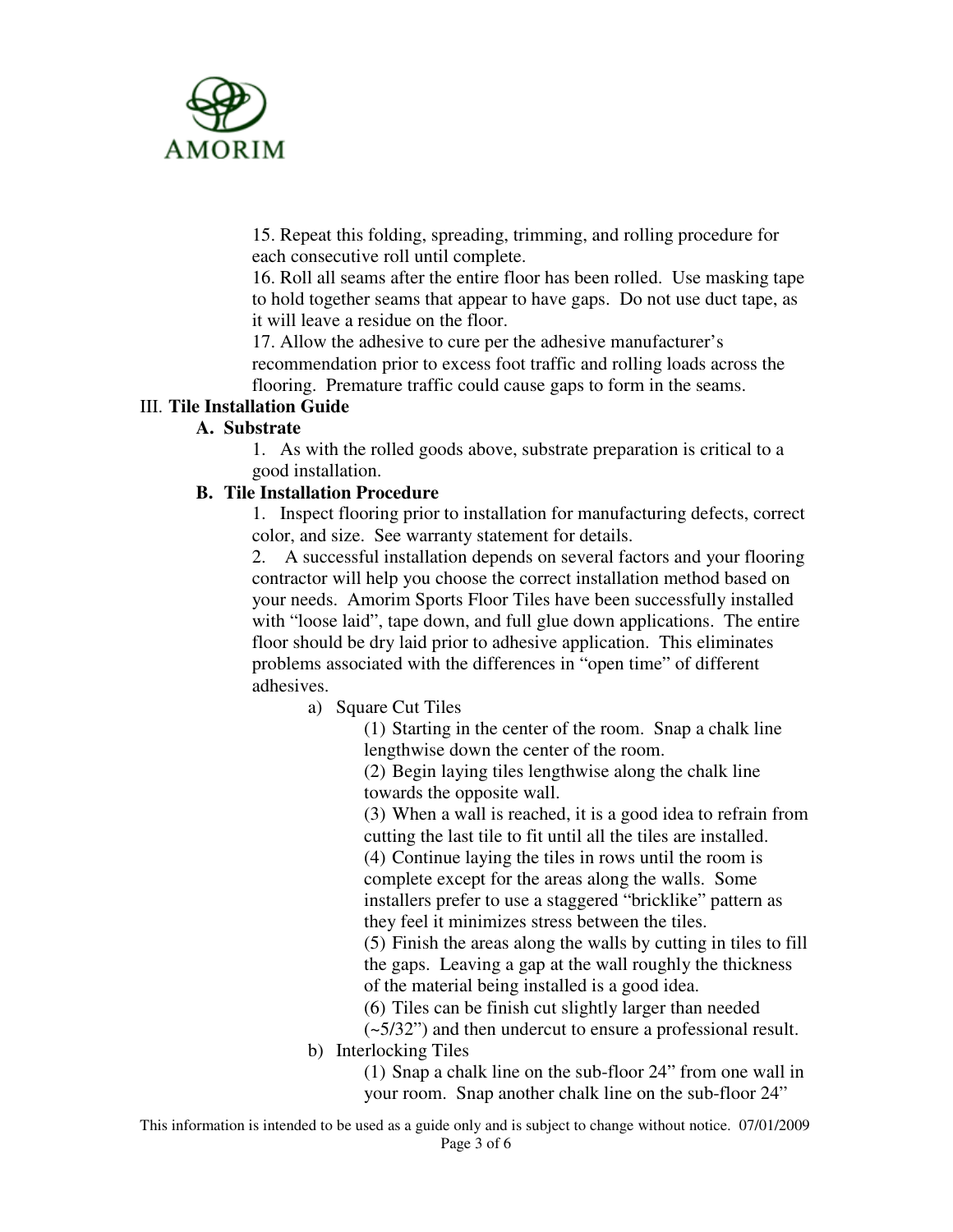

from an adjacent wall. You now have a set of perpendicular lines making an approximate 90-degree angle.

(2) Begin laying the interlocking tiles along one of the chalk lines, snapping the locks together as you go making sure the "arrow" of each tile points in the same direction. (3) Leave the perimeter of the room open until the field is installed.

(4) Continue locking the tiles together in successive rows until the field area is covered.

(5) Go back and cut in the tiles along the walls in the room. Leaving a gap at the wall roughly the thickness of the material being installed is a good idea.

(6) This method should maximize the usage of the tiles and the strength of the interlock mechanism while minimizing the cuts that need to be made.

## IV. **Cleaning and Maintenance Instructions**

**Note: Sealing the floor is not a necessary step and in fact, it is discouraged in very abusive applications (e.g., Health club free weight area or ice hockey perimeter flooring). However, high color percentage floors (>50%) or areas that experience foot traffic only will greatly benefit by being sealed. A. Maintenance For Un-sealed Floors.** 

- 1. Amorim Sports Floor can be cleaned much like carpeting.
- 2. Daily vacuuming is encouraged to keep dust to a minimum.
- 3. If the flooring cannot be fully cleaned with a vacuum, a damp
- mopping with a mild soap and water solution will usually be sufficient.
	- a) It is important not to get the flooring too wet as this may have
	- an adverse affect on the adhesive system employed.
	- b) Change the soap and water solution often!
- 4. Use a wet vacuum to remove excess water from the flooring.

5. Be sure to use a clean mop. This will keep your floor smelling fresh and clean.

## **B. Post Construction Maintenance For Sealed Floors.**

- 1. Sweep the floor clean.
- 2. Dry vacuum to ensure any fine soil is removed.

3. Wet scrub floor with TASKI Profi cleaner (6-8 oz / gl of water) using buffer or autoscrubber with a TASKI contact pad or soft nylon brush.

a) TASKI floor care products are manufactured by

JohnsonDiversey™ and can be found at many janitorial supply houses.

This information is intended to be used as a guide only and is subject to change without notice. 07/01/2009 Page 4 of 6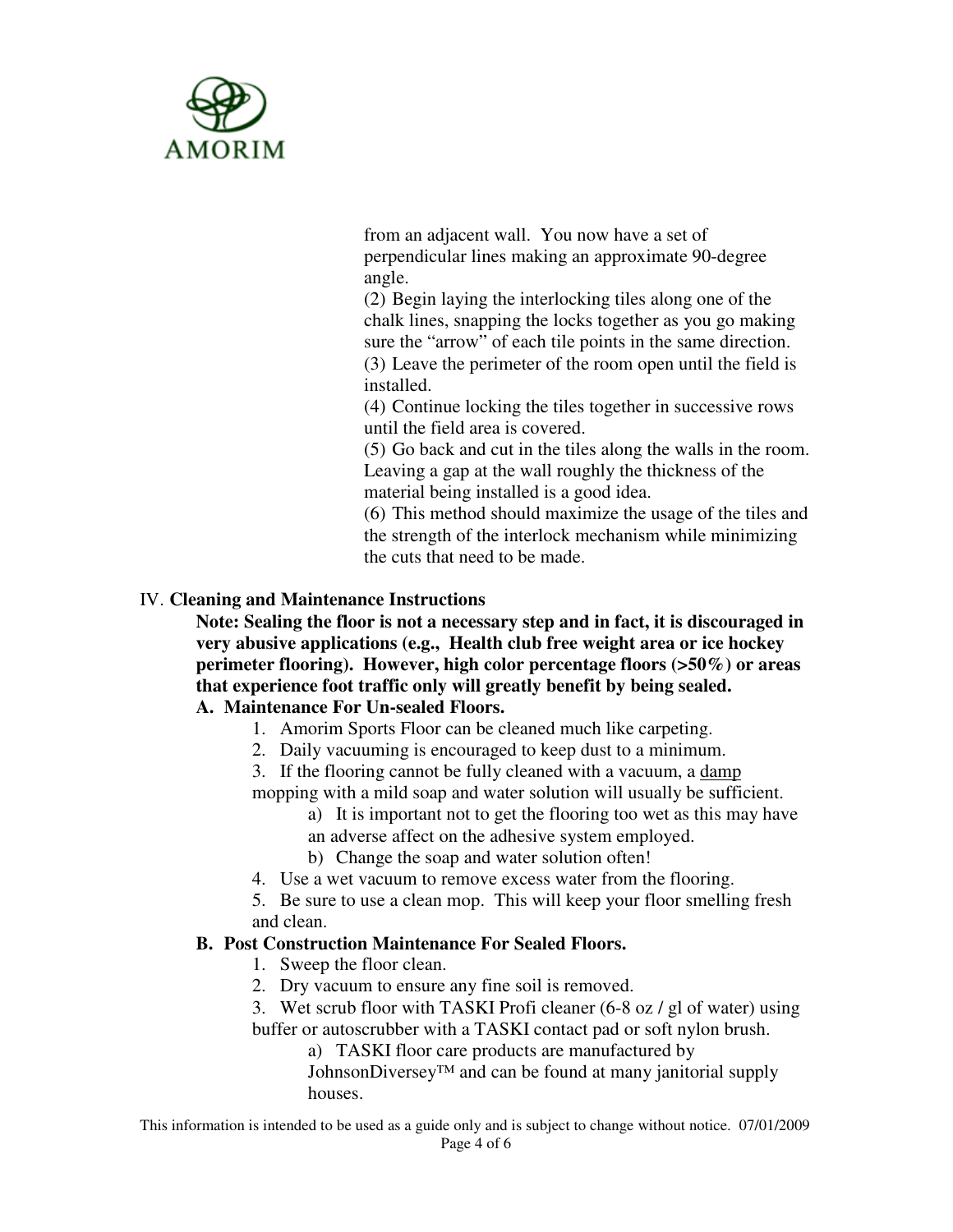

b) JohnsonDiversey™ customer service hotline is 800-626-5015

c) Look under institutional floor care products on their website at http://www.diverseylever.com

4. Recover soiled solution, rinse, and allow to dry thoroughly (6-8 hours).

# **C. Initial Treatment**

- 1. Apply 3 thin coats of TASKI Vision Matte
- 2. Allow proper drying time before applying next coat.
	- a) Note: Apply floor finish with synthetic wax mop. While the finish is wet, buff the floor with floor buffer (150-300 rpm) and soft nylon brush. This application drives the finish into the floor and prompts proper sealing and coating of the floor.

# **D. Daily / As Needed Cleaning**

- 1. Dry vacuum floor thoroughly (daily).
- 2. Auto scrub or wet mop floor using TASKI Combiplus or TASKI Wiwax as needed. (2-3 oz/gl of water).

a) NOTE: In an office environment, the floor may become scuffed due to heavy foot traffic and may require weekly or as needed spray buffing or dry buffing of the floor with a mint or white pad. In application of spray buffing, use TASKI Wiwax diluted 50/50 with water.

# **E. Periodic Cleaning As Needed**

1. Dry vacuum the floor thoroughly.

2. Wet scrub the floor with TASKI Profi (4oz / gl). This application is done with an autoscrubber or a buffer and wet vacuum. Use a TASKI purple pad for scrubbing the floor.

- 3. Allow the solution to remain on the floor for at least 5 minutes.
- 4. Wet vacuum soiled solution.
- 5. Rinse and allow to dry (1-2 hours).
- 6. Apply 1-2 thin coats of TASKI Vision Matte using a wet buffing process with soft nylon brush.

# **F. A Few Tips About Working With Amorim Sports Floor**

- 1. Use a vacuum with a high CFM to pick up dust.
- 2. Wait for the floor to dry between applications of floor finish or sealer.
- 3. Apply floor finish (thin coats) with wax mop and follow with a floor buffer using a soft nylon brush.

4. For large areas, use an autoscrubber with a contact pad or soft nylon brush to clean the floor daily.

5. For stripping a rubber floor, use TASKI Ice-It and nylon brush.

6. For poorly maintained floors, it may be necessary to continue cleaning with Ice-It for an extended period.